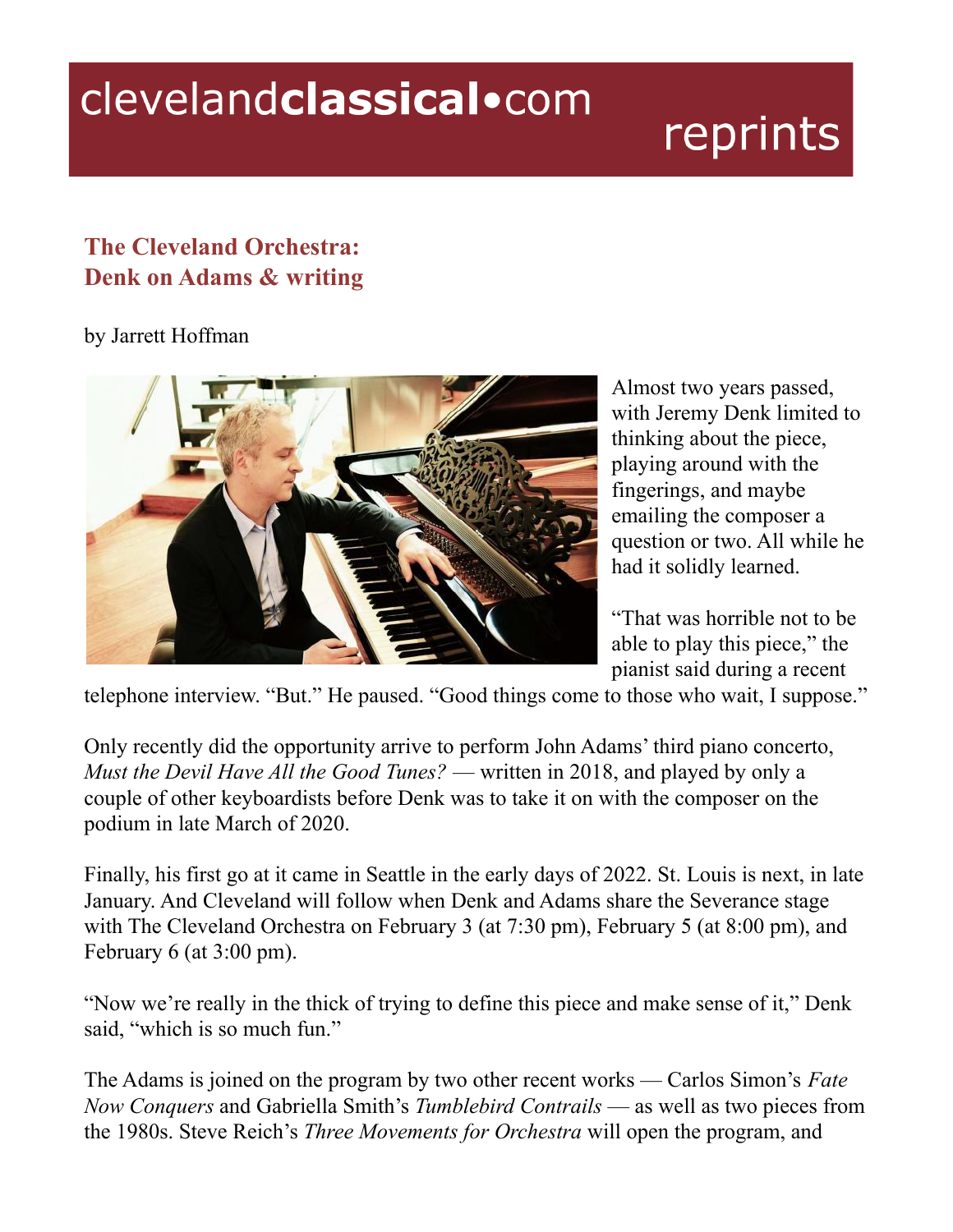Philip Glass' "Façades" from *Glassworks* will be heard in an arrangement featuring saxophonist Steven Banks and the Orchestra's principal clarinet, Afendi Yusuf. Tickets are available [here.](https://www.clevelandorchestra.com/attend/concerts-and-events/2122/severance/wk-08-Jeremy-Denk-Plays-Adams/)

"I really think this piece is a knockout," Denk said of the concerto, which was commissioned by the Los Angeles Philharmonic as part of its 2018-19 centennial season. "The way that John takes these humble, basic riffs from jazz piano and the general musical subconscious, and creates these colossal waves out of them — it's kind of incredible. And the more I play it, the more incredible I think it is."

The slow, second section of this single-movement piece appeals to Denk in an entirely different way. "It's stunningly beautiful, kind of a virtuoso display of color," he said. "And it's not stated enough, maybe, how much John is a lover of harmony — the delight he seems to take in unfolding…a simple chord."

That's not an ellipsis of words left out. As he spoke about the piece, Denk slowed his pace at times, or took a pause — not out of uncertainty or to be dramatic, but maybe to match the rhythm of his words to the music he was recalling.

He continued: "And then adding the one…piquant, or melancholy note, and letting the notes resound against each other — I think the slow section is all about that. It's almost neoclassically perfect in some ways, as opposed to the outer sections which are just demonic and obsessive."

The ending he finds shocking. "Out of the darkness, it begins to become more and more ecstatic. And then it seems to do a big U-turn." Denk said frankly that he hasn't quite figured out for himself what that means. "I tried to ask John, and he didn't really say, except that I have to play as loud as possible at the end," he said, laughing. "Which I try to do without injuring myself."

Speaking of communications between composer and performer, Denk said that Adams has erred on the side of saying less, and seeing what the pianist comes up with.

"I have a lot of ideas about how to inhabit the piece, especially the slow movement," Denk said. "It's so beautiful, and there's so much lyrical possibility in it. I wrote him a bunch of times asking, 'Can I do this, can I do that?'" Adams' response was simple: he trusted the pianist to do what seemed right to him, and they could talk more once they met up.

While the wait to perform this piece was tough, one little upside of the pandemic is that it gave this musician-writer time to focus on that other side of his creativity. Denk's first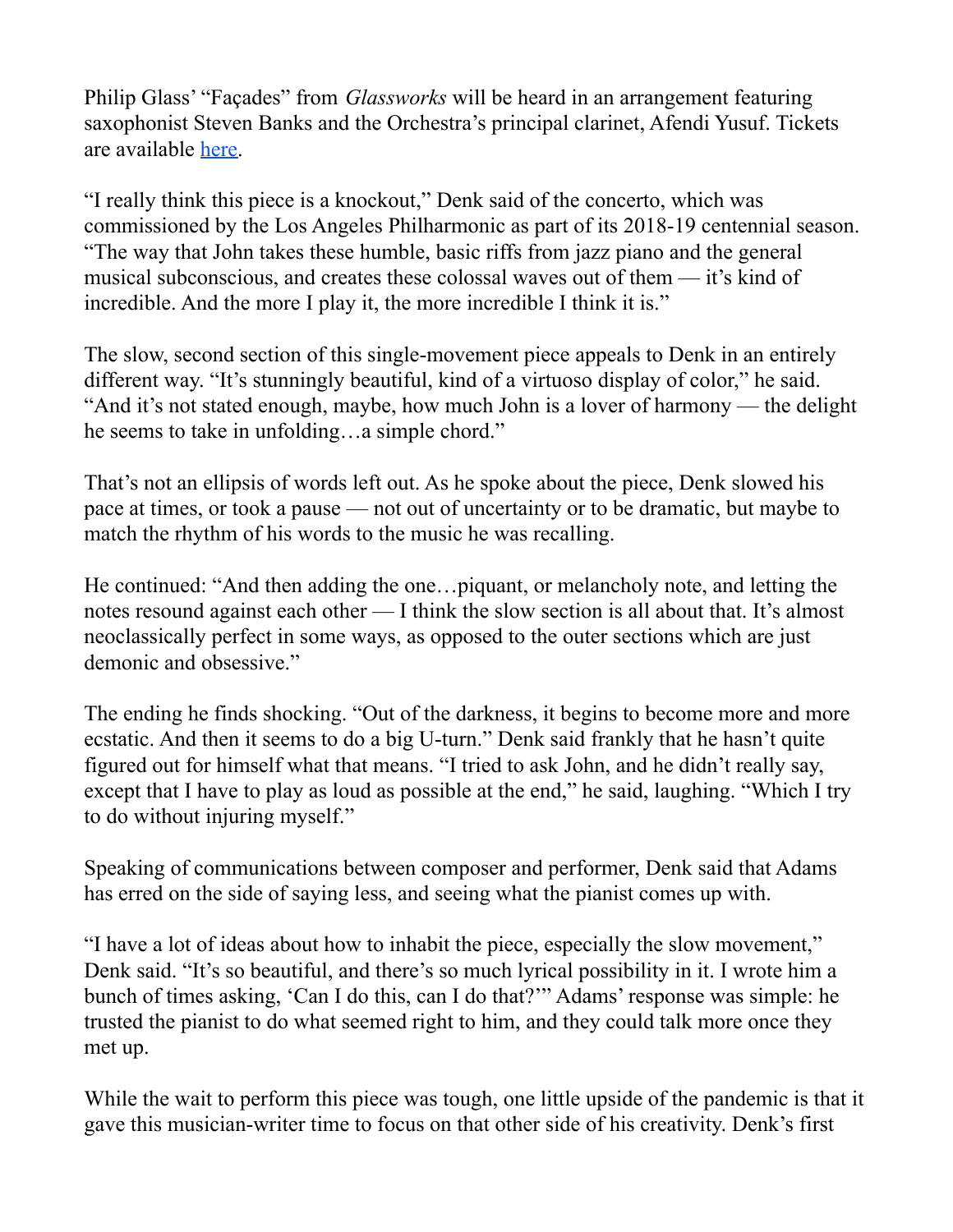book, *Every Good Boy Does Fine*, a memoir about piano lessons over the course of his life, will be available from Random House on March 22.



While Denk is an experienced writer — the author of an opera libretto, numerous articles about music, and entries on his blog *Think Denk* — he pointed out that writing a full-length book "is a whole different thing."

One challenge of working in this longer form was finding a balance: how much of the book would be about his own personal struggles, and how much would be about the music? That took a while to figure out. "I started the book a long time ago, and then I left it, and then I came back to it," he said. "Really only in the pandemic was I able to concentrate on it enough to get it to the end."

Things started moving for him after writing down his memories of a couple lessons ones that he knew were important, but that took on "a much bigger emotional resonance" than expected as he set them down in words. For one lesson in particular, which took place

at his alma mater of Oberlin Conservatory, the structure of a real scene took shape: beginning, middle, climax, ending. "And I thought, that's really what music lessons feel like," he said. "Once I felt confident having gotten one lesson down well, I could go on to some of the other parts."

I told Denk how much I like the title, and how that phrase feels so different taken out of its usual context — a mnemonic device for learning to read notes. His reply: the title wasn't his idea, and he was very resistant to it for a while.

"But I'm terrible at titles, and now I think it turns out that it's a very good one," he said. "If you read the book, there's a lot of irony and complication looking back at that title all the perfectionism of my younger years, all the driven-ness, all of that."

I also told Denk that in the time since he started his blog, my impression is that writing about music has gotten more popular among classical musicians. Was there anyone who inspired him to write when he began, or did he feel he was striking out on his own?